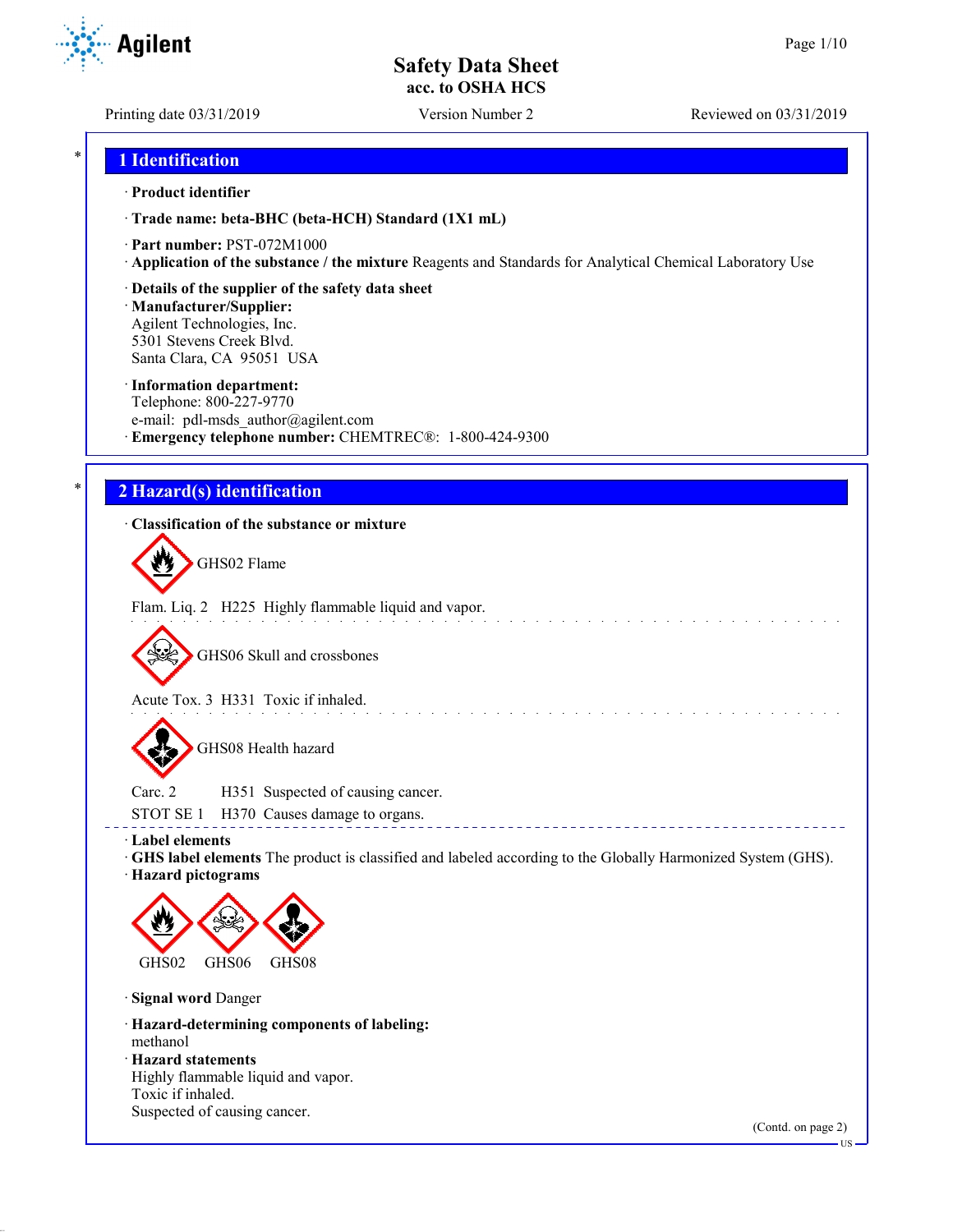Printing date 03/31/2019 Version Number 2 Reviewed on 03/31/2019

## **Trade name: beta-BHC (beta-HCH) Standard (1X1 mL)**

(Contd. of page 1) Causes damage to organs. · **Precautionary statements** Obtain special instructions before use. Do not handle until all safety precautions have been read and understood. Keep away from heat/sparks/open flames/hot surfaces. - No smoking. Ground/bond container and receiving equipment. Use explosion-proof electrical/ventilating/lighting/equipment. Use only non-sparking tools. Take precautionary measures against static discharge. Do not breathe dust/fume/gas/mist/vapors/spray. Wash thoroughly after handling. Do not eat, drink or smoke when using this product. Use only outdoors or in a well-ventilated area. Wear protective gloves/protective clothing/eye protection/face protection. If on skin (or hair): Take off immediately all contaminated clothing. Rinse skin with water/shower. IF INHALED: Remove person to fresh air and keep comfortable for breathing. IF exposed or concerned: Get medical advice/attention. Specific treatment (see on this label). In case of fire: Use for extinction: CO2, powder or water spray. Store in a well-ventilated place. Keep container tightly closed. Store in a well-ventilated place. Keep cool. Store locked up. Dispose of contents/container in accordance with local/regional/national/international regulations. · **Classification system:** · **NFPA ratings (scale 0 - 4)** 1 3  $\overline{0}$  $Health = 1$  $Fire = 3$ Reactivity  $= 0$ · **HMIS-ratings (scale 0 - 4) HEALTH**  FIRE REACTIVITY  $\boxed{0}$  Reactivity = 0  $\overline{1}$  $3$  Fire = 3 Health  $= *1$ · **Other hazards** · **Results of PBT and vPvB assessment** · **PBT:** Not applicable. · **vPvB:** Not applicable.

# \* **3 Composition/information on ingredients**

· **Chemical characterization: Mixtures**

· **Description:** Mixture of the substances listed below with nonhazardous additions.

| Dangerous components: |                                                                                          |           |
|-----------------------|------------------------------------------------------------------------------------------|-----------|
|                       | $67-56-1$ methanol                                                                       | 99.874%   |
|                       | $319-85-7$ (1alpha, 2ß, 3alpha, 4ß, 5alpha, 6ß) - 1, 2, 3, 4, 5, 6-hexachlorocyclohexane | $0.126\%$ |

(Contd. on page 3)

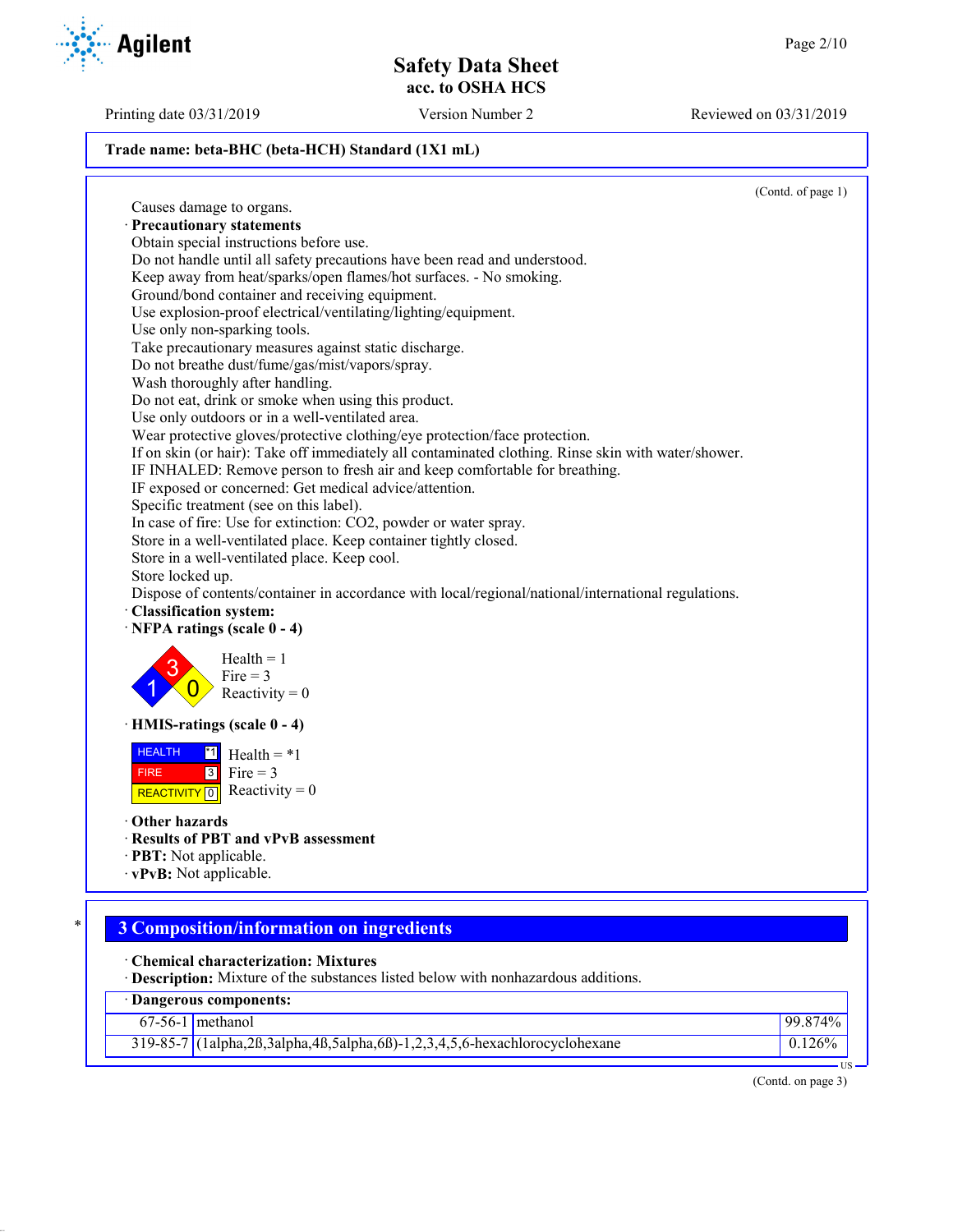Printing date 03/31/2019 Version Number 2 Reviewed on 03/31/2019

**Trade name: beta-BHC (beta-HCH) Standard (1X1 mL)**

(Contd. of page 2)

## **4 First-aid measures**

- · **Description of first aid measures**
- · **General information:**

Immediately remove any clothing soiled by the product.

Remove breathing apparatus only after contaminated clothing have been completely removed.

- In case of irregular breathing or respiratory arrest provide artificial respiration.
- · **After inhalation:**

Supply fresh air or oxygen; call for doctor.

- In case of unconsciousness place patient stably in side position for transportation.
- · **After skin contact:** Immediately wash with water and soap and rinse thoroughly.
- · **After eye contact:** Rinse opened eye for several minutes under running water. Then consult a doctor.
- · **After swallowing:** If symptoms persist consult doctor.
- · **Information for doctor:**
- · **Most important symptoms and effects, both acute and delayed** No further relevant information available.
- · **Indication of any immediate medical attention and special treatment needed**

No further relevant information available.

## **5 Fire-fighting measures**

- · **Extinguishing media**
- · **Suitable extinguishing agents:**
- CO2, extinguishing powder or water spray. Fight larger fires with water spray or alcohol resistant foam.
- · **For safety reasons unsuitable extinguishing agents:** Water with full jet
- · **Special hazards arising from the substance or mixture**
- During heating or in case of fire poisonous gases are produced.
- · **Advice for firefighters**
- · **Protective equipment:** Mouth respiratory protective device.

## **6 Accidental release measures**

· **Personal precautions, protective equipment and emergency procedures** Mount respiratory protective device. Wear protective equipment. Keep unprotected persons away. · **Environmental precautions:** Do not allow to enter sewers/ surface or ground water. · **Methods and material for containment and cleaning up:** Absorb with liquid-binding material (sand, diatomite, acid binders, universal binders, sawdust). Dispose contaminated material as waste according to item 13. Ensure adequate ventilation. **Reference to other sections** See Section 7 for information on safe handling. See Section 8 for information on personal protection equipment. See Section 13 for disposal information. · **Protective Action Criteria for Chemicals** · **PAC-1:** 67-56-1 methanol 530 ppm · **PAC-2:**  $67-56-1$  methanol 2,100 ppm (Contd. on page 4) US

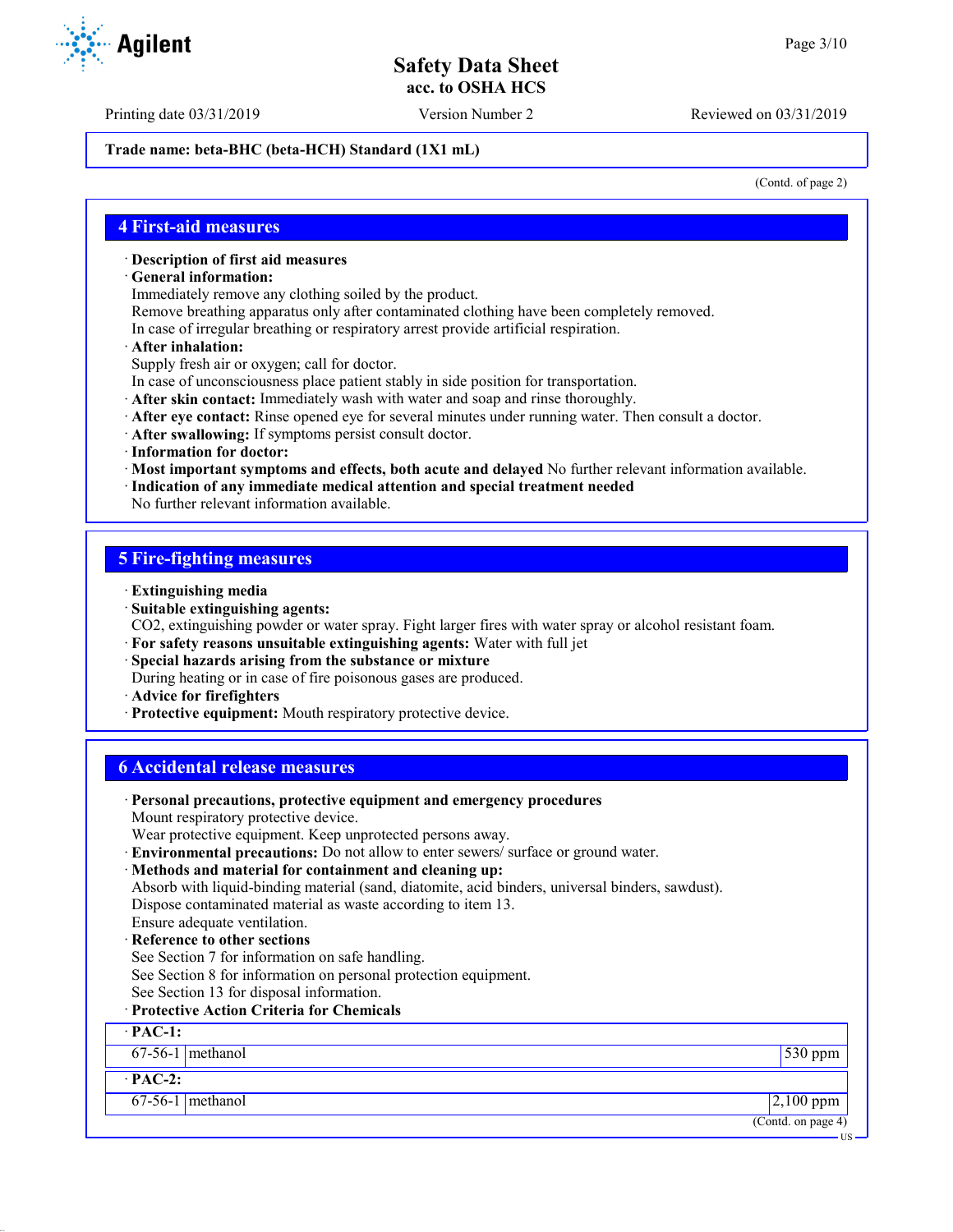(Contd. of page 3)

## **Safety Data Sheet acc. to OSHA HCS**

Printing date 03/31/2019 Version Number 2 Reviewed on 03/31/2019

**Trade name: beta-BHC (beta-HCH) Standard (1X1 mL)**

· **PAC-3:**

 $67-56-1$  methanol  $7200*$  ppm

## **7 Handling and storage**

### · **Handling:**

- · **Precautions for safe handling**
- Ensure good ventilation/exhaustion at the workplace.
- Open and handle receptacle with care. Prevent formation of aerosols.
- · **Information about protection against explosions and fires:**
- Keep ignition sources away Do not smoke. Protect against electrostatic charges.
- Keep respiratory protective device available.
- · **Conditions for safe storage, including any incompatibilities**
- · **Storage:**
- · **Requirements to be met by storerooms and receptacles:** Store in a cool location.
- · **Information about storage in one common storage facility:** Not required.
- · **Further information about storage conditions:**
- Keep receptacle tightly sealed.
- Store in cool, dry conditions in well sealed receptacles.
- · **Specific end use(s)** No further relevant information available.

## \* **8 Exposure controls/personal protection**

· **Additional information about design of technical systems:** No further data; see item 7.

## · **Control parameters**

| Components with limit values that require monitoring at the workplace: |                                                                                                                                          |                    |
|------------------------------------------------------------------------|------------------------------------------------------------------------------------------------------------------------------------------|--------------------|
|                                                                        | 67-56-1 methanol                                                                                                                         |                    |
|                                                                        | PEL   Long-term value: $260 \text{ mg/m}^3$ , $200 \text{ ppm}$                                                                          |                    |
|                                                                        | REL Short-term value: $325 \text{ mg/m}^3$ , $250 \text{ ppm}$<br>Long-term value: $260 \text{ mg/m}^3$ , $200 \text{ ppm}$<br>Skin      |                    |
|                                                                        | TLV Short-term value: $328 \text{ mg/m}^3$ , $250 \text{ ppm}$<br>Long-term value: $262 \text{ mg/m}^3$ , $200 \text{ ppm}$<br>Skin; BEI |                    |
|                                                                        | · Ingredients with biological limit values:                                                                                              |                    |
|                                                                        | 67-56-1 methanol                                                                                                                         |                    |
|                                                                        | BEI 15 mg/L<br>Medium: urine<br>Time: end of shift<br>Parameter: Methanol (background, nonspecific)                                      |                    |
|                                                                        | Additional information: The lists that were valid during the creation were used as basis.                                                | (Contd. on page 5) |

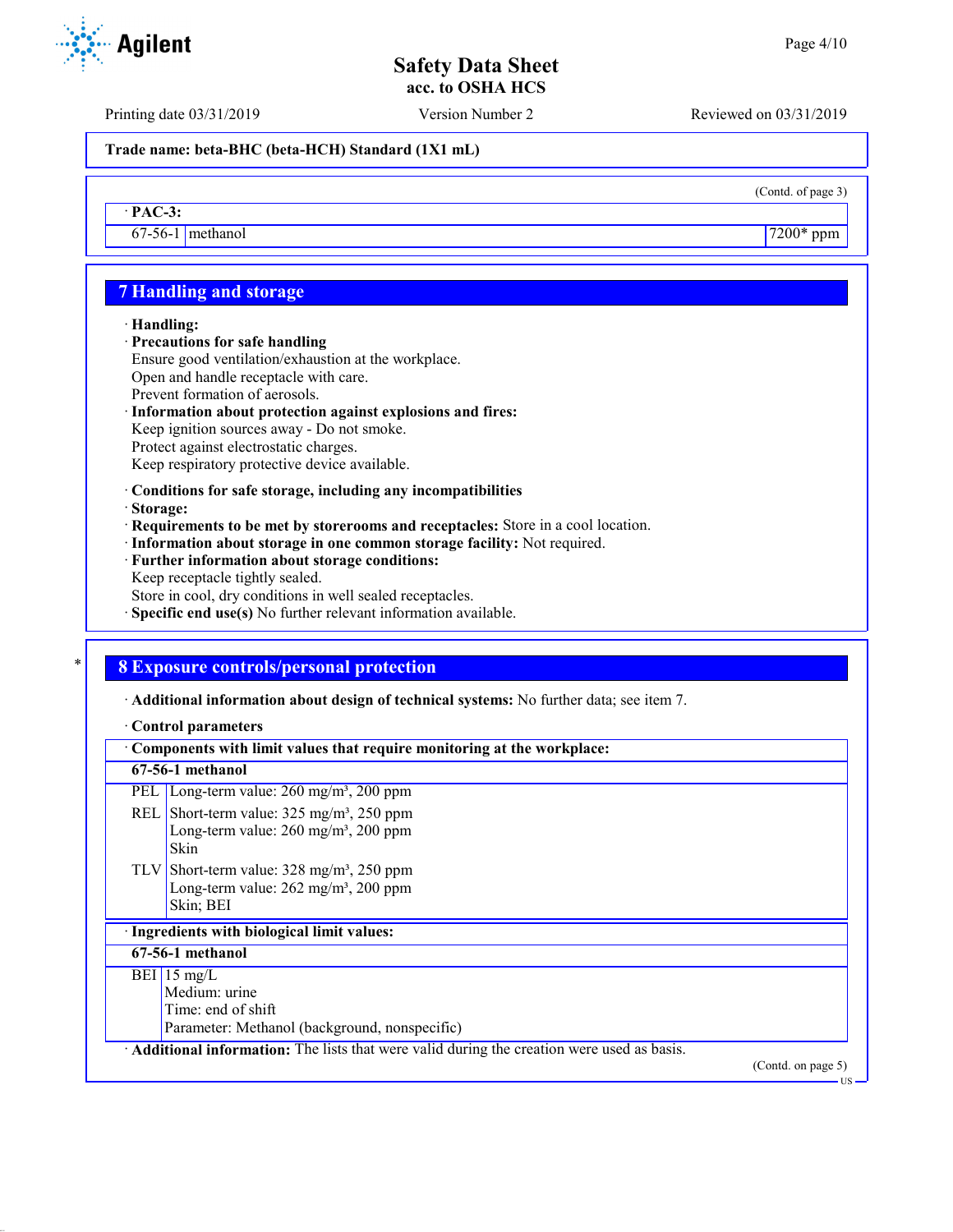Printing date 03/31/2019 Version Number 2 Reviewed on 03/31/2019

## **Trade name: beta-BHC (beta-HCH) Standard (1X1 mL)**

(Contd. of page 4)

|         | <b>Exposure controls</b>                                                                                                                                                                                                                                                                                                                                                                                       |
|---------|----------------------------------------------------------------------------------------------------------------------------------------------------------------------------------------------------------------------------------------------------------------------------------------------------------------------------------------------------------------------------------------------------------------|
|         | · Personal protective equipment:                                                                                                                                                                                                                                                                                                                                                                               |
|         | · General protective and hygienic measures:                                                                                                                                                                                                                                                                                                                                                                    |
|         | Keep away from foodstuffs, beverages and feed.                                                                                                                                                                                                                                                                                                                                                                 |
|         | Immediately remove all soiled and contaminated clothing.                                                                                                                                                                                                                                                                                                                                                       |
|         | Wash hands before breaks and at the end of work.                                                                                                                                                                                                                                                                                                                                                               |
|         | Store protective clothing separately.                                                                                                                                                                                                                                                                                                                                                                          |
|         | · Breathing equipment:                                                                                                                                                                                                                                                                                                                                                                                         |
| needed. | When used as intended with Agilent instruments, the use of the product under normal laboratory conditions and<br>with standard practices does not result in significant airborne exposures and therefore respiratory protection is not                                                                                                                                                                         |
|         | Under an emergency condition where a respirator is deemed necessary, use a NIOSH or equivalent approved<br>device/equipment with appropriate organic or acid gas cartridge.                                                                                                                                                                                                                                    |
|         | · Protection of hands:                                                                                                                                                                                                                                                                                                                                                                                         |
|         | Although not recommended for constant contact with the chemicals or for clean-up, nitrile gloves 11-13 mil<br>thickness are recommended for normal use. The breakthrough time is 1 hr. For cleaning a spill where there is<br>direct contact of the chemical, butyl rubber gloves are recommended 12-15 mil thickness with breakthrough times<br>exceeding 4 hrs. Supplier recommendations should be followed. |
|         | · Material of gloves                                                                                                                                                                                                                                                                                                                                                                                           |
|         | For normal use: nitrile rubber, 11-13 mil thickness                                                                                                                                                                                                                                                                                                                                                            |
|         | For direct contact with the chemical: butyl rubber, 12-15 mil thickness                                                                                                                                                                                                                                                                                                                                        |
|         | · Penetration time of glove material                                                                                                                                                                                                                                                                                                                                                                           |
|         | For normal use: nitrile rubber: 1 hour                                                                                                                                                                                                                                                                                                                                                                         |
|         | For direct contact with the chemical: butyl rubber: >4 hours                                                                                                                                                                                                                                                                                                                                                   |
|         | $\cdot$ Eye protection:                                                                                                                                                                                                                                                                                                                                                                                        |
|         | Tightly sealed goggles                                                                                                                                                                                                                                                                                                                                                                                         |
|         | <b>9 Physical and chemical properties</b>                                                                                                                                                                                                                                                                                                                                                                      |

| · Information on basic physical and chemical properties |
|---------------------------------------------------------|
|                                                         |

| <b>General Information</b>                                                                        |                                               |                    |
|---------------------------------------------------------------------------------------------------|-----------------------------------------------|--------------------|
| Appearance:                                                                                       |                                               |                    |
| Form:                                                                                             | Fluid                                         |                    |
| Color:                                                                                            | Colorless                                     |                    |
| $\cdot$ Odor:                                                                                     | Alcohol-like                                  |                    |
| Odor threshold:                                                                                   | Not determined.                               |                    |
| $\cdot$ pH-value:                                                                                 | Not determined.                               |                    |
| Change in condition<br><b>Melting point/Melting range:</b><br><b>Boiling point/Boiling range:</b> | $-98$ °C ( $-144.4$ °F)<br>64.7 °C (148.5 °F) |                    |
| · Flash point:                                                                                    | 9 °C (48.2 °F)                                |                    |
| · Flammability (solid, gaseous):                                                                  | Not applicable.                               |                    |
| · Ignition temperature:                                                                           | 455 °C (851 °F)                               |                    |
|                                                                                                   |                                               | (Contd. on page 6) |

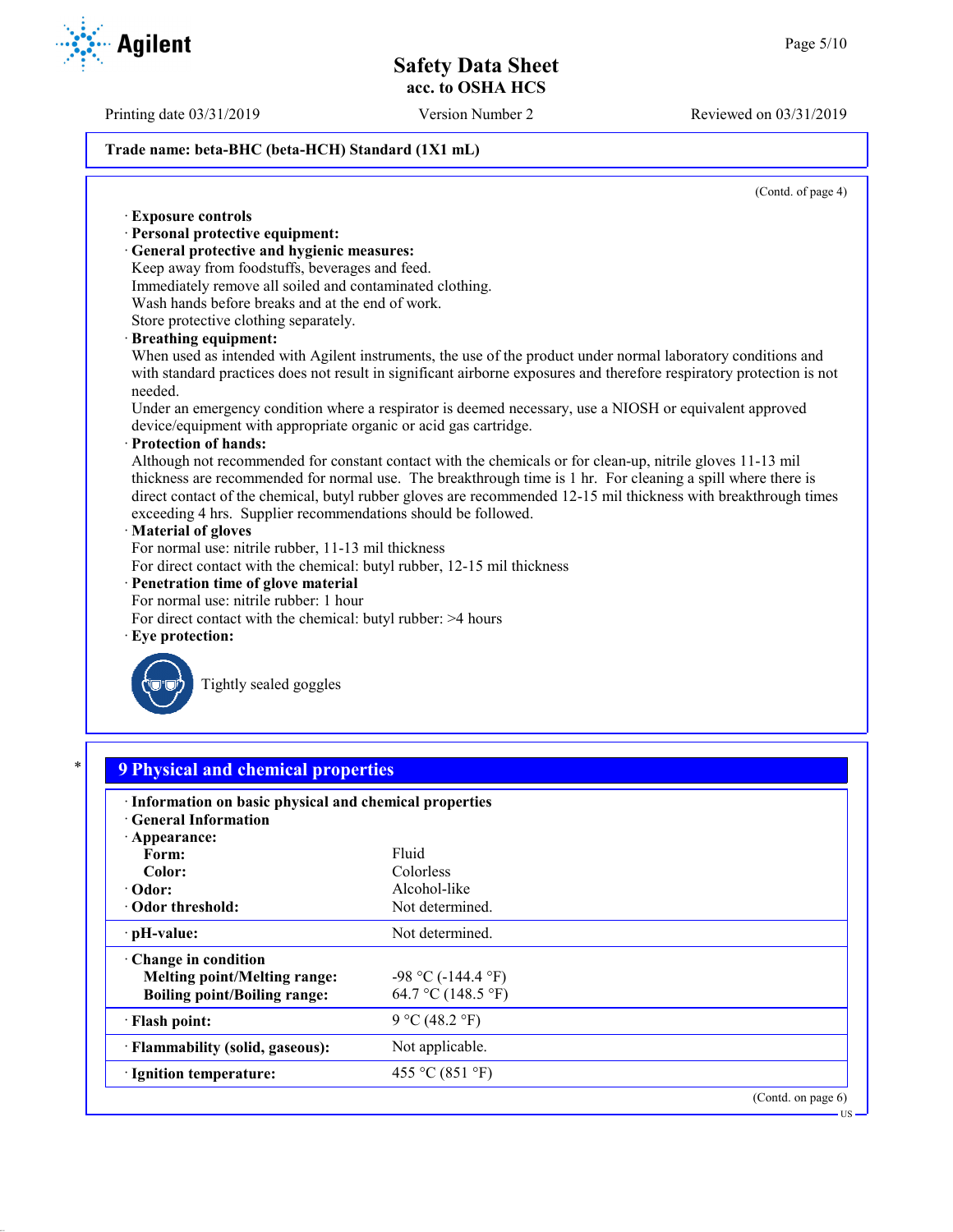

Printing date 03/31/2019 Version Number 2 Reviewed on 03/31/2019

**Trade name: beta-BHC (beta-HCH) Standard (1X1 mL)**

|                                                                                                  | (Contd. of page 5)                                                                               |
|--------------------------------------------------------------------------------------------------|--------------------------------------------------------------------------------------------------|
| · Decomposition temperature:                                                                     | Not determined.                                                                                  |
| · Auto igniting:                                                                                 | Product is not selfigniting.                                                                     |
| Danger of explosion:                                                                             | Product is not explosive. However, formation of explosive air/vapor<br>mixtures are possible.    |
| <b>Explosion limits:</b><br>Lower:<br>Upper:                                                     | 5.5 Vol %<br>44 Vol %                                                                            |
| $\cdot$ Vapor pressure at 20 °C (68 °F):                                                         | 100 hPa (75 mm Hg)                                                                               |
| $\cdot$ Density at 20 °C (68 °F):<br>· Relative density<br>· Vapor density<br>· Evaporation rate | $0.8$ g/cm <sup>3</sup> (6.676 lbs/gal)<br>Not determined.<br>Not determined.<br>Not determined. |
| · Solubility in / Miscibility with<br>Water:                                                     | Not miscible or difficult to mix.                                                                |
| · Partition coefficient (n-octanol/water): Not determined.                                       |                                                                                                  |
| · Viscosity:<br>Dynamic:<br>Kinematic:                                                           | Not determined.<br>Not determined.                                                               |
| · Solvent content:<br><b>Organic solvents:</b><br><b>VOC</b> content:                            | $99.9\%$<br>99.87%<br>998.7 g/l / 8.33 lb/gal                                                    |
| <b>Solids content:</b><br>$\cdot$ Other information                                              | $0.0\%$<br>No further relevant information available.                                            |

# **10 Stability and reactivity**

· **Reactivity** No further relevant information available.

· **Chemical stability**

- · **Thermal decomposition / conditions to be avoided:** No decomposition if used according to specifications.
- · **Possibility of hazardous reactions** No dangerous reactions known.
- · **Conditions to avoid** No further relevant information available.
- · **Incompatible materials:** No further relevant information available.
- · **Hazardous decomposition products:** No dangerous decomposition products known.

## **11 Toxicological information**

- · **Information on toxicological effects**
- · **Acute toxicity:**

· **LD/LC50 values that are relevant for classification:**

**ATE (Acute Toxicity Estimate)**

Inhalative LC50/4 h 3 mg/L

(Contd. on page 7)

US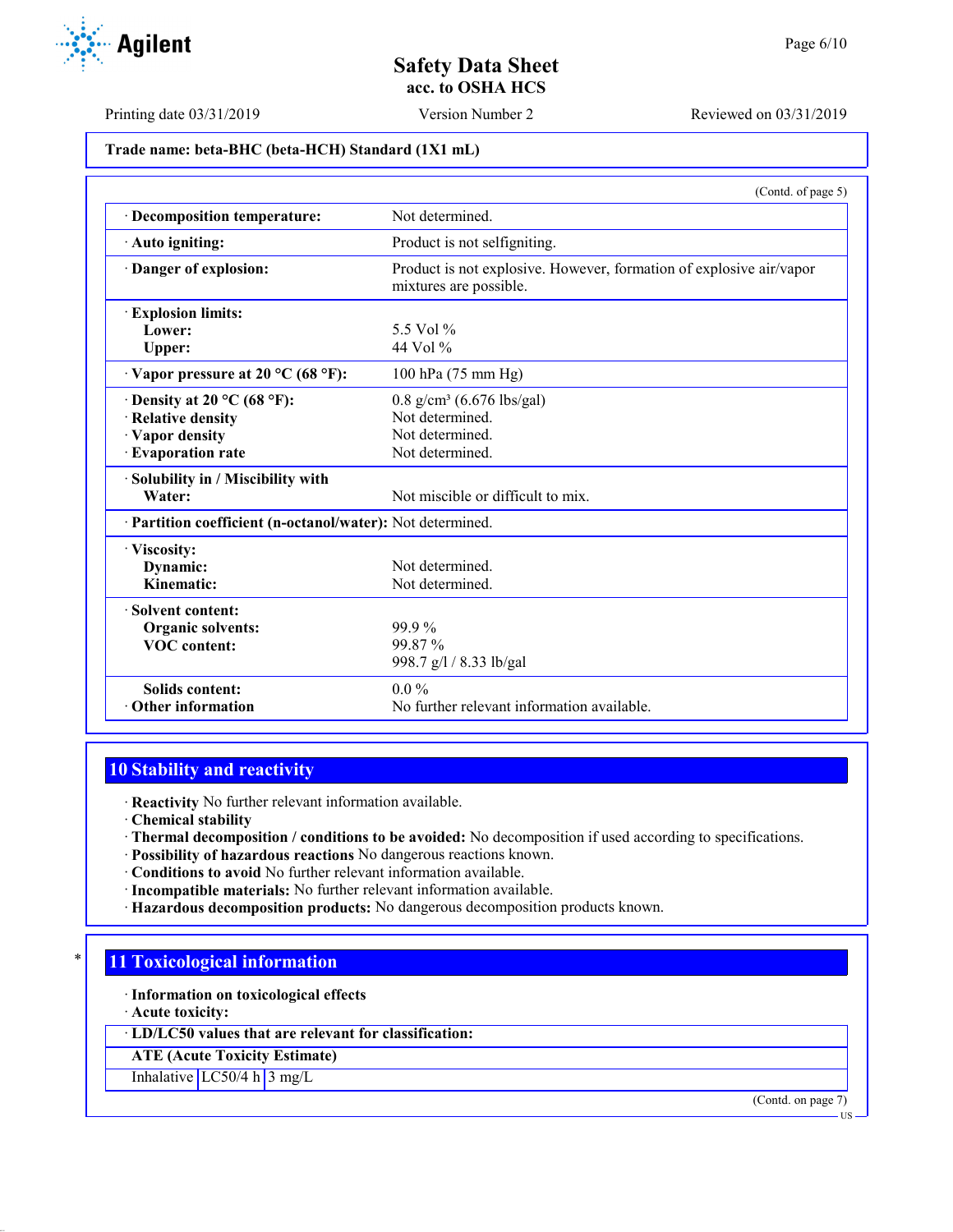Printing date 03/31/2019 Version Number 2 Reviewed on 03/31/2019

## **Trade name: beta-BHC (beta-HCH) Standard (1X1 mL)**

|                                  |      |                                                                                                                                                                                                                                                  | (Contd. of page 6) |
|----------------------------------|------|--------------------------------------------------------------------------------------------------------------------------------------------------------------------------------------------------------------------------------------------------|--------------------|
| 67-56-1 methanol                 |      |                                                                                                                                                                                                                                                  |                    |
| Oral                             | LD50 | $5,628$ mg/kg (rat)                                                                                                                                                                                                                              |                    |
| Dermal                           | LD50 | $15,800$ mg/kg (rabbit)                                                                                                                                                                                                                          |                    |
|                                  |      | 319-85-7 (1alpha, 2ß, 3alpha, 4ß, 5alpha, 6ß) - 1, 2, 3, 4, 5, 6-hexachlorocyclohexane                                                                                                                                                           |                    |
| Oral                             | LD50 | $6,000$ mg/kg (rat)                                                                                                                                                                                                                              |                    |
| Toxic<br>Carcinogenic categories |      | on the eye: No irritating effect.<br>· Sensitization: No sensitizing effects known.<br>· Additional toxicological information:<br>The product shows the following dangers according to internally approved calculation methods for preparations: |                    |
|                                  |      | <b>IARC</b> (International Agency for Research on Cancer)                                                                                                                                                                                        |                    |
|                                  |      | $319-85-7$ (1alpha, 2B, 3alpha, 4B, 5alpha, 6B) -1, 2, 3, 4, 5, 6-hexachlorocyclohexane                                                                                                                                                          | 2B                 |
|                                  |      | · NTP (National Toxicology Program)                                                                                                                                                                                                              |                    |
|                                  |      | $319-85-7$ (1alpha, 2B, 3alpha, 4B, 5alpha, 6B) -1, 2, 3, 4, 5, 6-hexachlorocyclohexane                                                                                                                                                          | $\mathbb{R}$       |
|                                  |      | OSHA-Ca (Occupational Safety & Health Administration)                                                                                                                                                                                            |                    |

None of the ingredients is listed.

## **12 Ecological information**

- · **Toxicity**
- · **Aquatic toxicity:** No further relevant information available.
- · **Persistence and degradability** No further relevant information available.
- · **Behavior in environmental systems:**
- · **Bioaccumulative potential** No further relevant information available.
- · **Mobility in soil** No further relevant information available.
- · **Additional ecological information:**
- · **General notes:**
- Water hazard class 1 (Self-assessment): slightly hazardous for water

Do not allow undiluted product or large quantities of it to reach ground water, water course or sewage system.

- · **Results of PBT and vPvB assessment**
- · **PBT:** Not applicable.
- · **vPvB:** Not applicable.
- · **Other adverse effects** No further relevant information available.

## **13 Disposal considerations**

- · **Waste treatment methods**
- · **Recommendation:**

Must not be disposed of together with household garbage. Do not allow product to reach sewage system.

(Contd. on page 8)

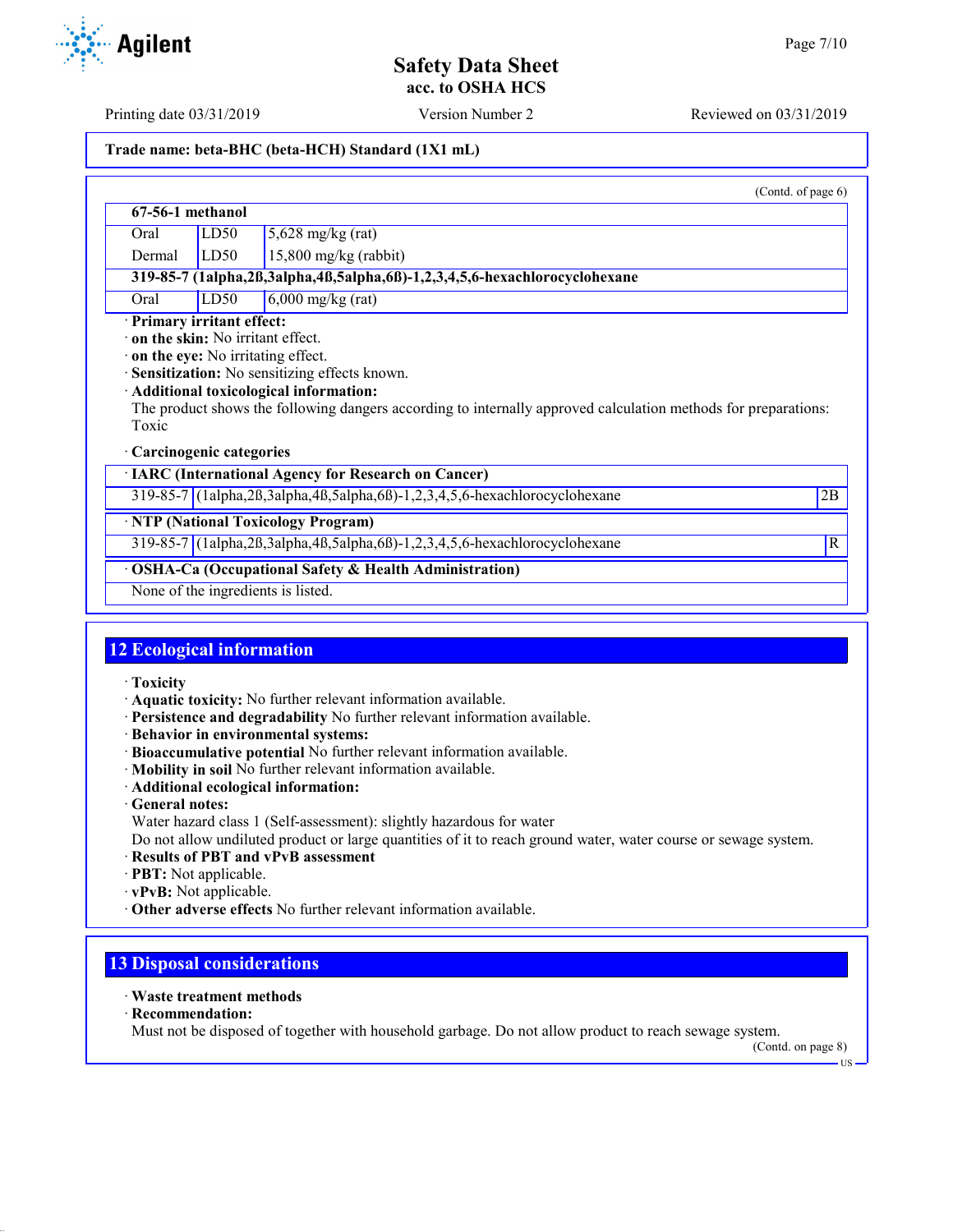Printing date 03/31/2019 Version Number 2 Reviewed on 03/31/2019

**Trade name: beta-BHC (beta-HCH) Standard (1X1 mL)**

(Contd. of page 7)

· **Uncleaned packagings:**

· **Recommendation:** Disposal must be made according to official regulations.

# **14 Transport information**

| · Not Regulated, De minimus Quantities |                               |
|----------------------------------------|-------------------------------|
| · UN-Number                            |                               |
| · DOT, IMDG, IATA                      | <b>UN1230</b>                 |
| · UN proper shipping name              |                               |
| $\cdot$ DOT                            | Methanol solution             |
| $\cdot$ IMDG                           | METHANOL solution             |
| $\cdot$ IATA                           | METHANOL mixture              |
| · Transport hazard class(es)           |                               |
| $\cdot$ DOT                            |                               |
|                                        |                               |
| · Class                                | 3 Flammable liquids           |
| · Label                                | 3, 6.1                        |
| $\cdot$ IMDG                           |                               |
|                                        |                               |
| · Class<br>· Label                     | 3 Flammable liquids<br>3/6.1  |
| $\cdot$ IATA                           |                               |
|                                        |                               |
| · Class                                | 3 Flammable liquids           |
| · Label                                | 3(6.1)                        |
| · Packing group                        |                               |
| · DOT, IMDG, IATA                      | $\rm II$                      |
| · Environmental hazards:               | Not applicable.               |
| · Special precautions for user         | Warning: Flammable liquids    |
| · Danger code (Kemler):                | 336                           |
| · EMS Number:                          | $F-E, S-D$                    |
| · Stowage Category                     | B                             |
| · Stowage Code                         | SW2 Clear of living quarters. |
|                                        | (Contd. on page 9)            |

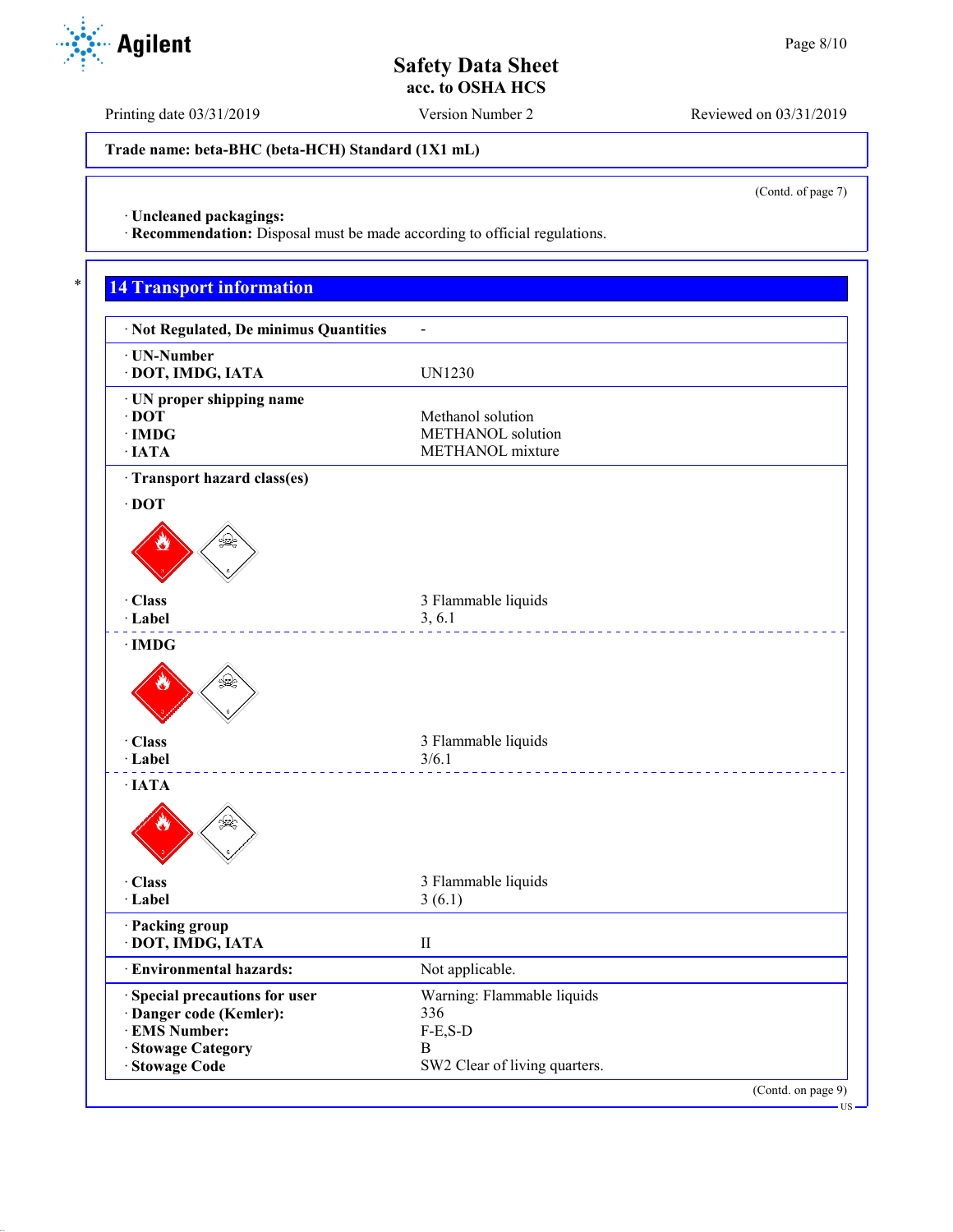Printing date 03/31/2019 Version Number 2 Reviewed on 03/31/2019

**Trade name: beta-BHC (beta-HCH) Standard (1X1 mL)**

|                                                                                   | (Contd. of page 8)                                              |
|-----------------------------------------------------------------------------------|-----------------------------------------------------------------|
| Transport in bulk according to Annex II of<br><b>MARPOL73/78 and the IBC Code</b> | Not applicable.                                                 |
| · Transport/Additional information:                                               |                                                                 |
| ∙ DOT<br>• Quantity limitations                                                   | On passenger aircraft/rail: 1 L<br>On cargo aircraft only: 60 L |
| $\cdot$ IMDG                                                                      |                                                                 |
| $\cdot$ Limited quantities (LQ)                                                   | Н.                                                              |
| $\cdot$ Excepted quantities (EQ)                                                  | Code: E2                                                        |
|                                                                                   | Maximum net quantity per inner packaging: 30 ml                 |
|                                                                                   | Maximum net quantity per outer packaging: 500 ml                |
| · UN "Model Regulation":                                                          | UN 1230 METHANOL SOLUTION, 3 (6.1), II                          |

## **15 Regulatory information**

· **Safety, health and environmental regulations/legislation specific for the substance or mixture** · **Sara**

· **Section 355 (extremely hazardous substances):**

None of the ingredients is listed.

· **Section 313 (Specific toxic chemical listings):**

67-56-1 methanol

· **TSCA (Toxic Substances Control Act):**

All ingredients are listed.

· **TSCA new (21st Century Act): (Substances not listed)**

319-85-7 (1alpha,2ß,3alpha,4ß,5alpha,6ß)-1,2,3,4,5,6-hexachlorocyclohexane

· **Proposition 65**

· **Chemicals known to cause cancer:**

319-85-7 (1alpha,2ß,3alpha,4ß,5alpha,6ß)-1,2,3,4,5,6-hexachlorocyclohexane

· **Chemicals known to cause reproductive toxicity for females:**

None of the ingredients is listed.

· **Chemicals known to cause reproductive toxicity for males:**

None of the ingredients is listed.

· **Chemicals known to cause developmental toxicity:**

67-56-1 methanol

### · **Carcinogenic categories**

· **EPA (Environmental Protection Agency)**

319-85-7 (1alpha,2ß,3alpha,4ß,5alpha,6ß)-1,2,3,4,5,6-hexachlorocyclohexane C

· **TLV (Threshold Limit Value established by ACGIH)**

None of the ingredients is listed.

· **NIOSH-Ca (National Institute for Occupational Safety and Health)**

None of the ingredients is listed.

(Contd. on page 10)